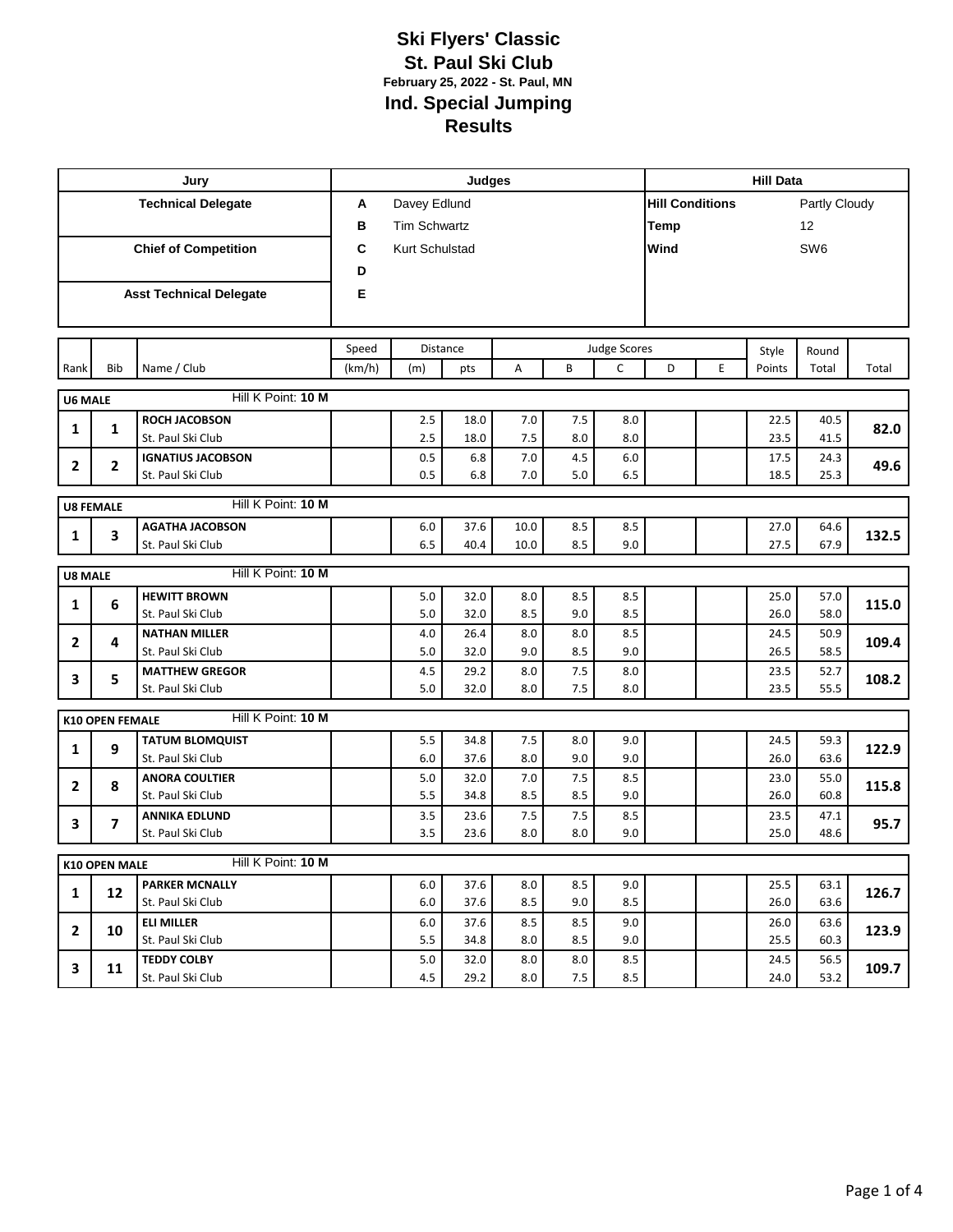|                                |                        |                        | Speed  |              | Distance     | <b>Judge Scores</b> |              |              |   | Style | Round        |              |       |
|--------------------------------|------------------------|------------------------|--------|--------------|--------------|---------------------|--------------|--------------|---|-------|--------------|--------------|-------|
| Rank                           | <b>Bib</b>             | Name / Club            | (km/h) | (m)          | pts          | A                   | B            | C            | D | E     | Points       | Total        | Total |
|                                |                        | Hill K Point: 20 M     |        |              |              |                     |              |              |   |       |              |              |       |
|                                | U10 FEMALE             | <b>TERESA MYHRA</b>    |        |              | 26.4         | 13.0                |              |              |   |       |              |              |       |
| 1                              | 14                     | St. Paul Ski Club      |        | 13.0<br>14.0 | 31.2         | 13.5                | 12.0<br>12.0 | 10.5<br>12.0 |   |       | 35.5<br>37.5 | 61.9<br>68.7 | 130.6 |
|                                |                        | <b>AVA CHAPMAN</b>     |        |              |              |                     |              |              |   |       |              |              |       |
| $\mathbf{2}$                   | 15                     | St. Paul Ski Club      |        | 13.5<br>13.0 | 28.8<br>26.4 | 13.0<br>12.5        | 11.5<br>11.5 | 11.0<br>12.5 |   |       | 35.5<br>36.5 | 64.3<br>62.9 | 127.2 |
|                                |                        | <b>LAYLA GERSTNER</b>  |        | 11.0         | 16.8         | 11.0                | 11.5         | 11.0         |   |       | 33.5         | 50.3         |       |
| 3                              | 16                     | Cameron                |        | 11.0         | 16.8         | 11.5                | 11.5         | 11.0         |   |       | 34.0         | 50.8         | 101.1 |
|                                |                        | <b>AGATHA JACOBSON</b> |        | 6.5          | (4.8)        | 10.0                | 11.0         | 9.0          |   |       | 30.0         | 25.2         |       |
| 4                              | 13                     | St. Paul Ski Club      |        | 10.0         | 12.0         | 11.0                | 10.0         | 10.5         |   |       | 31.5         | 43.5         | 68.7  |
|                                |                        |                        |        |              |              |                     |              |              |   |       |              |              |       |
| Hill K Point: 20 M<br>U10 MALE |                        |                        |        |              |              |                     |              |              |   |       |              |              |       |
| 1                              | 19                     | <b>ANDREW JOHNSON</b>  |        | 12.5         | 24.0         | 12.5                | 11.0         | 12.0         |   |       | 35.5         | 59.5         | 122.4 |
|                                |                        | St. Paul Ski Club      |        | 13.0         | 26.4         | 13.0                | 11.5         | 12.0         |   |       | 36.5         | 62.9         |       |
| $\overline{2}$                 | 18                     | <b>SILAS MAKI</b>      |        | 11.5         | 19.2         | 12.0                | 11.5         | 12.0         |   |       | 35.5         | 54.7         | 121.0 |
|                                |                        | St. Paul Ski Club      |        | 13.5         | 28.8         | 13.0                | 12.0         | 12.5         |   |       | 37.5         | 66.3         |       |
| 3                              | 17                     | <b>ELI MILLER</b>      |        | 9.0          | 7.2          | 10.0                | 11.0         | 11.5         |   |       | 32.5         | 39.7         | 83.3  |
|                                |                        | St. Paul Ski Club      |        | 9.5          | 9.6          | 11.0                | 11.5         | 11.5         |   |       | 34.0         | 43.6         |       |
| 4                              | 20                     | <b>TEDDY COLBY</b>     |        | 7.5          |              | 11.0                | 10.5         | 10.5         |   |       | 32.0         | 32.0         | 68.4  |
|                                |                        | St. Paul Ski Club      |        | 8.0          | 2.4          | 11.5                | 11.0         | 11.5         |   |       | 34.0         | 36.4         |       |
|                                | <b>K20 OPEN FEMALE</b> | Hill K Point: 20 M     |        |              |              |                     |              |              |   |       |              |              |       |
|                                |                        | <b>JAELYN SEDARSKI</b> |        | 12.0         | 21.6         | 12.0                | 12.0         | 11.5         |   |       | 35.5         | 57.1         |       |
| 1                              | 22                     | Cameron                |        | 14.5         | 33.6         | 13.0                | 12.0         | 12.0         |   |       | 37.0         | 70.6         | 127.7 |
|                                |                        | <b>SABRINA MYHRA</b>   |        | 9.0          | 7.2          | 11.0                | 11.0         | 11.0         |   |       | 33.0         | 40.2         |       |
| $\mathbf{2}$                   | 23                     | St. Paul Ski Club      |        | 9.5          | 9.6          | 11.0                | 10.5         | 11.5         |   |       | 33.0         | 42.6         | 82.8  |
|                                |                        | <b>JORDYN SEDARSKI</b> |        | 8.0          | 2.4          | 10.5                | 11.0         | 11.0         |   |       | 32.5         | 34.9         |       |
| 3                              | 21                     | Cameron                |        | 8.0          | 2.4          | 10.5                | 10.5         | 11.0         |   |       | 32.0         | 34.4         | 69.3  |
|                                | <b>K20 OPEN MALE</b>   | Hill K Point: 20 M     |        |              |              |                     |              |              |   |       |              |              |       |
|                                |                        | <b>JOSIAH MILLER</b>   |        | 16.5         | 43.2         | 13.0                | 12.0         | 12.0         |   |       | 37.0         | 80.2         |       |
| 1                              | 24                     | St. Paul Ski Club      |        | 16.0         | 40.8         | 13.0                | 12.0         | 12.5         |   |       | 37.5         | 78.3         | 158.5 |
|                                |                        | <b>WALTER GERSTNER</b> |        | 10.0         | 12.0         | 11.0                | 11.5         | 11.0         |   |       | 33.5         | 45.5         |       |
| $\mathbf{2}$                   | 27                     | Cameron                |        | 11.0         | 16.8         | 11.0                | 11.0         | 11.5         |   |       | 33.5         | 50.3         | 95.8  |
|                                |                        | <b>EVAN SCHULSTAD</b>  |        | 9.0          | 7.2          | 10.0                | 11.0         | 11.0         |   |       | 32.0         | 39.2         |       |
| 3                              | 26                     | St. Paul Ski Club      |        | 10.0         | 12.0         | 11.0                | 11.0         | 11.0         |   |       | 33.0         | 45.0         | 84.2  |
|                                |                        | <b>TJ GREGOR</b>       |        | 9.0          | 7.2          | 10.5                | 11.0         | 11.0         |   |       | 32.5         | 39.7         |       |
| 4                              | 25                     | St. Paul Ski Club      |        | 9.5          | 9.6          | 11.0                | 11.0         | 11.5         |   |       | 33.5         | 43.1         | 82.8  |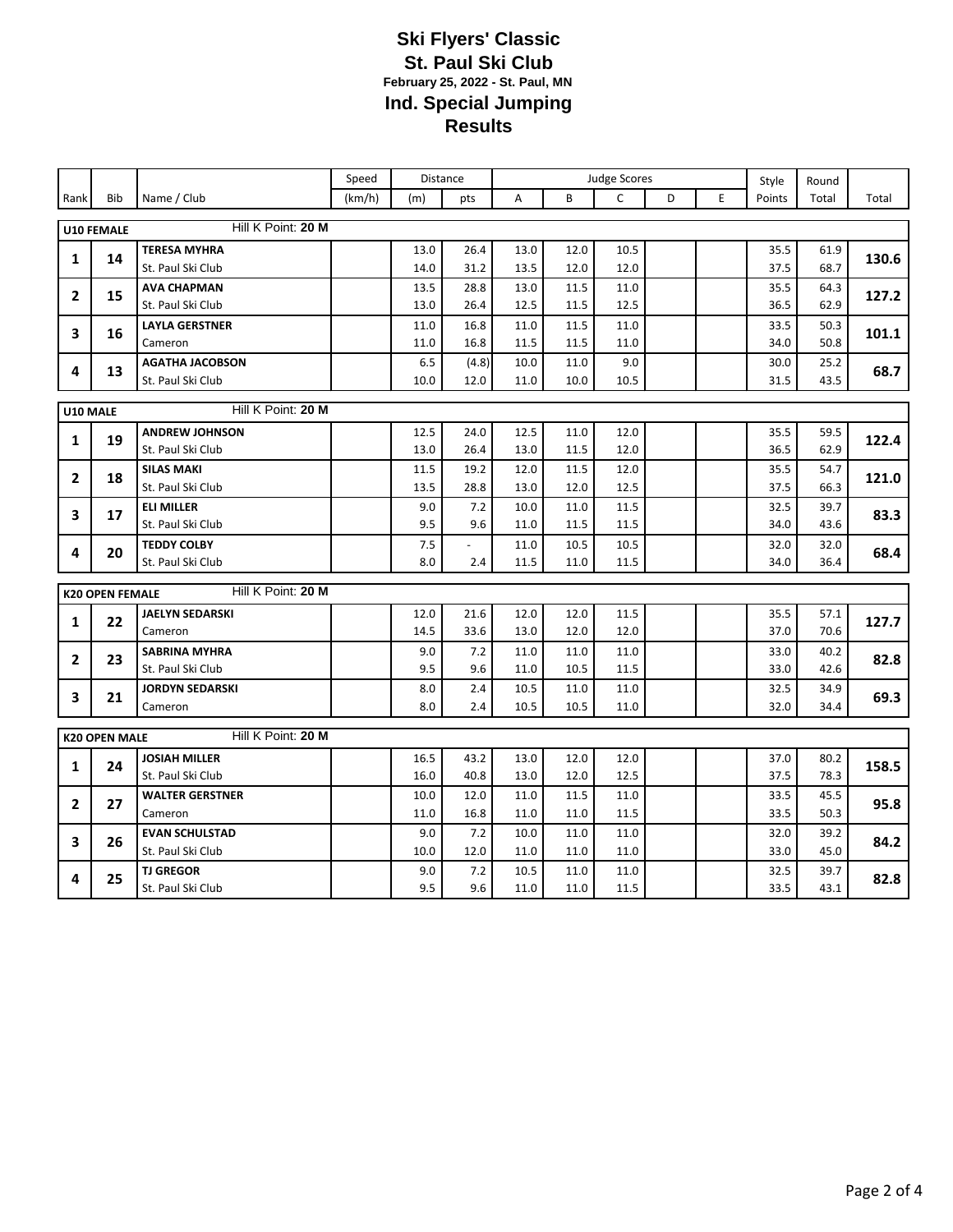|                |                      |                                             | Speed  |              | Distance                 | Judge Scores |              |              |   | Style | Round        |              |       |
|----------------|----------------------|---------------------------------------------|--------|--------------|--------------------------|--------------|--------------|--------------|---|-------|--------------|--------------|-------|
| Rank           | Bib                  | Name / Club                                 | (km/h) | (m)          | pts                      | A            | B            | $\mathsf{C}$ | D | E     | Points       | Total        | Total |
|                | U12 FEMALE           | Hill K Point: 30 M                          |        |              |                          |              |              |              |   |       |              |              |       |
|                |                      | <b>ALAINA NEWTON</b>                        |        | 19.0         | 16.0                     | 13.5         | 13.0         | 13.0         |   |       | 39.5         | 55.5         |       |
| 1              | 31                   | St. Paul Ski Club                           |        | 20.5         | 22.0                     | 13.0         | 12.5         | 13.5         |   |       | 39.0         | 61.0         | 116.5 |
|                |                      | <b>LOUISA JACOBSON</b>                      |        | 17.0         | 8.0                      | 14.0         | 12.5         | 13.0         |   |       | 39.5         | 47.5         |       |
| 2              | 28                   | St. Paul Ski Club                           |        | 19.0         | 16.0                     | 14.0         | 13.0         | 13.5         |   |       | 40.5         | 56.5         | 104.0 |
| 3              | 29                   | <b>AVA CHAPMAN</b>                          |        | 15.0         | $\overline{\phantom{a}}$ | 12.5         | 12.0         | 12.0         |   |       | 36.5         | 36.5         | 72.5  |
|                |                      | St. Paul Ski Club                           |        | 15.0         | $\overline{\phantom{a}}$ | 12.5         | 11.5         | 12.0         |   |       | 36.0         | 36.0         |       |
| 4              | 30                   | <b>AISLEY EDLUND</b>                        |        | 13.0         | (8.0)                    | 12.5         | 12.0         | 12.5         |   |       | 37.0         | 29.0         | 62.0  |
|                |                      | St. Paul Ski Club                           |        | 14.0         | (4.0)                    | 12.5         | 12.0         | 12.5         |   |       | 37.0         | 33.0         |       |
| U12 MALE       |                      | Hill K Point: 30 M                          |        |              |                          |              |              |              |   |       |              |              |       |
| 1              | 34                   | <b>JACOB LARSON</b>                         |        | 28.0         | 52.0                     | 14.5         | 14.5         | 15.0         |   |       | 44.0         | 96.0         | 197.0 |
|                |                      | St. Paul Ski Club                           |        | 29.0         | 56.0                     | 15.0         | 14.0         | 16.0         |   |       | 45.0         | 101.0        |       |
| $\mathbf{2}$   | 33                   | <b>CALEB MAKI</b>                           |        | 23.0         | 32.0                     | 13.0         | 13.5         | 13.5         |   |       | 40.0         | 72.0         | 143.5 |
|                |                      | St. Paul Ski Club                           |        | 23.0         | 32.0                     | 13.0         | 13.0         | 13.5         |   |       | 39.5         | 71.5         |       |
| 3              | 32                   | <b>JOSIAH MILLER</b>                        |        | 18.0         | 12.0                     | 12.0         | 12.0         | 12.5         |   |       | 36.5         | 48.5         | 100.5 |
|                |                      | St. Paul Ski Club<br><b>SILAS MAKI</b>      |        | 18.5         | 14.0                     | 12.5<br>11.5 | 12.5<br>12.0 | 13.0         |   |       | 38.0<br>35.0 | 52.0         |       |
| 4              | 35                   | St. Paul Ski Club                           |        | 12.0<br>12.0 | (12.0)<br>(12.0)         | 12.0         | 12.0         | 11.5<br>12.0 |   |       | 36.0         | 23.0<br>24.0 | 47.0  |
|                |                      |                                             |        |              |                          |              |              |              |   |       |              |              |       |
|                | <b>K30 OPEN MALE</b> | Hill K Point: 30 M                          |        |              |                          |              |              |              |   |       |              |              |       |
| 1              | 36                   | <b>OWEN WYMOUTH</b>                         |        | 21.5         | 26.0                     | 13.0         | 12.5         | 13.5         |   |       | 39.0         | 65.0         | 133.5 |
|                |                      | St. Paul Ski Club                           |        | 22.5         | 30.0                     | 13.0         | 12.0         | 13.5         |   |       | 38.5         | 68.5         |       |
| U14 MALE       |                      | Hill K Point: 46 M                          |        |              |                          |              |              |              |   |       |              |              |       |
|                |                      | <b>JACOB LARSON</b>                         |        | 39.0         | 37.6                     | 15.0         | 16.5         | 16.0         |   |       | 47.5         | 85.1         |       |
| 1              | 37                   | St. Paul Ski Club                           |        | 40.5         | 42.4                     | 15.0         | 17.0         | 15.0         |   |       | 47.0         | 89.4         | 174.5 |
| $\mathbf{2}$   | 38                   | <b>CALEB MAKI</b>                           |        | 27.0         | (0.8)                    | 13.0         | 15.5         | 13.5         |   |       | 42.0         | 41.2         | 81.9  |
|                |                      | St. Paul Ski Club                           |        | 27.0         | (0.8)                    | 13.0         | 15.0         | 13.5         |   |       | 41.5         | 40.7         |       |
| U16 MALE       |                      | Hill K Point: 46 M                          |        |              |                          |              |              |              |   |       |              |              |       |
|                |                      | <b>GABRIEL JACOBSON</b>                     |        | 43.0         | 50.4                     | 16.5         | 17.0         | 16.5         |   |       | 50.0         | 100.4        |       |
| 1              | 39                   | St. Paul Ski Club                           |        | 44.5         | 55.2                     | 16.5         | 17.0         | 16.5         |   |       | 50.0         | 105.2        | 205.6 |
| U20 MALE       |                      | Hill K Point: 46 M                          |        |              |                          |              |              |              |   |       |              |              |       |
|                |                      | <b>OLIVER JACOBSON</b>                      |        | 41.5         | 45.6                     | 16.5         | 16.5         | 15.0         |   |       | 48.0         | 93.6         |       |
| $\mathbf{1}$   | 40                   | St. Paul Ski Club                           |        | 43.0         | 50.4                     | 16.5         | 16.0         | 15.5         |   |       | 48.0         | 98.4         | 192.0 |
|                |                      | Hill K Point: 46 M                          |        |              |                          |              |              |              |   |       |              |              |       |
| <b>MASTERS</b> |                      |                                             |        |              |                          |              |              |              |   |       |              |              |       |
| 1              | 41                   | <b>PATRICK KRUEGEL</b><br>St. Paul Ski Club |        | 39.0<br>40.0 | 37.6<br>40.8             | 15.0<br>15.0 | 16.0<br>16.5 | 14.5<br>15.5 |   |       | 45.5<br>47.0 | 83.1<br>87.8 | 170.9 |
|                |                      |                                             |        |              |                          |              |              |              |   |       |              |              |       |
| <b>SENIOR</b>  |                      | Hill K Point: 46 M                          |        |              |                          |              |              |              |   |       |              |              |       |
| 1              | 42                   | <b>OWEN WYMOUTH</b>                         |        | 20.0         | (23.2)                   | 12.0         | 15.0         | 13.5         |   |       | 40.5         | 17.3         | 47.4  |
|                |                      | St. Paul Ski Club                           |        | 24.0         | (10.4)                   | 13.0         | 14.5         | 13.0         |   |       | 40.5         | 30.1         |       |